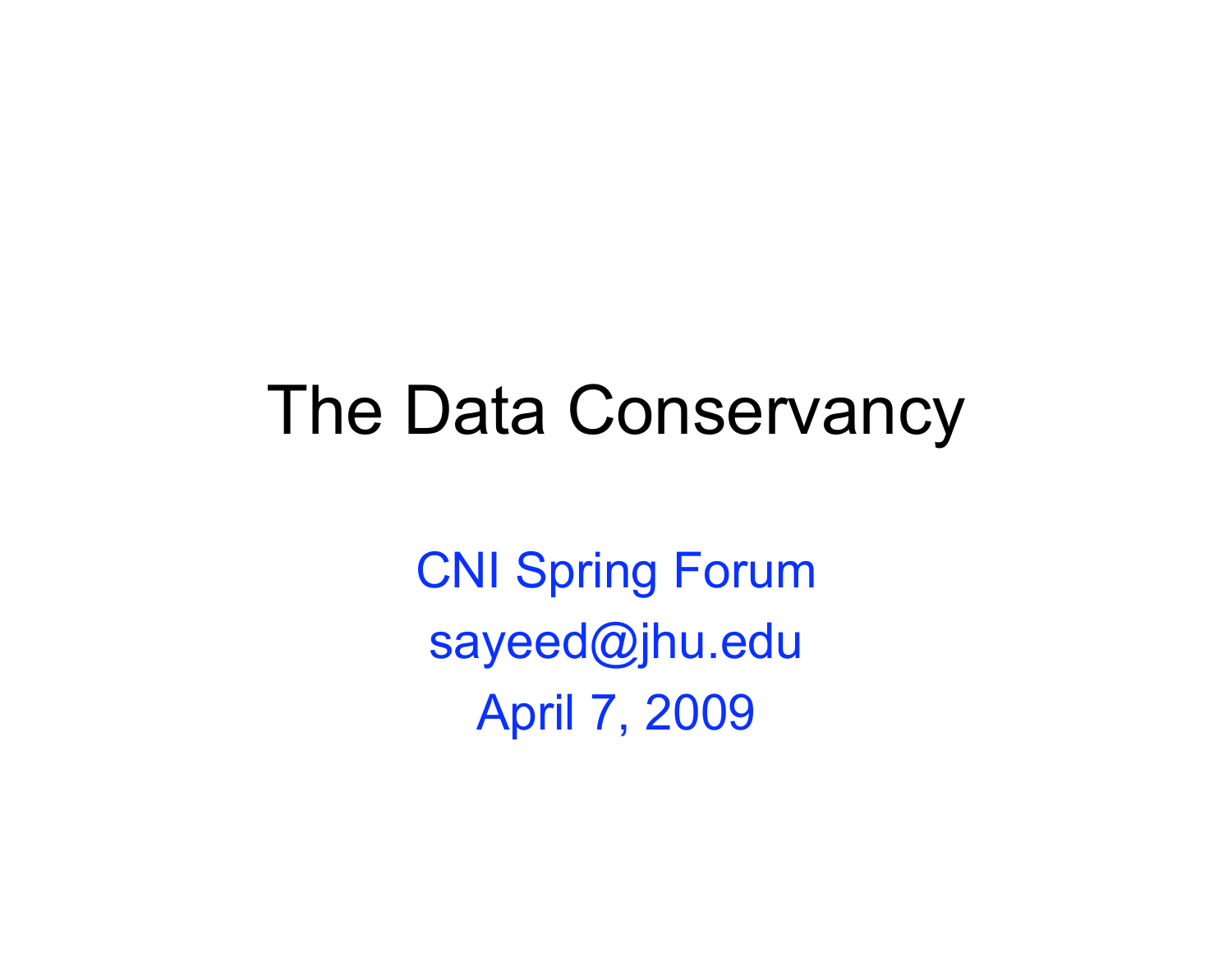#### Data Curation

The Data Conservancy embraces a shared vision: data curation is not an end, but rather a means to collect, organize, validate, and preserve data to address grand research challenges that face society.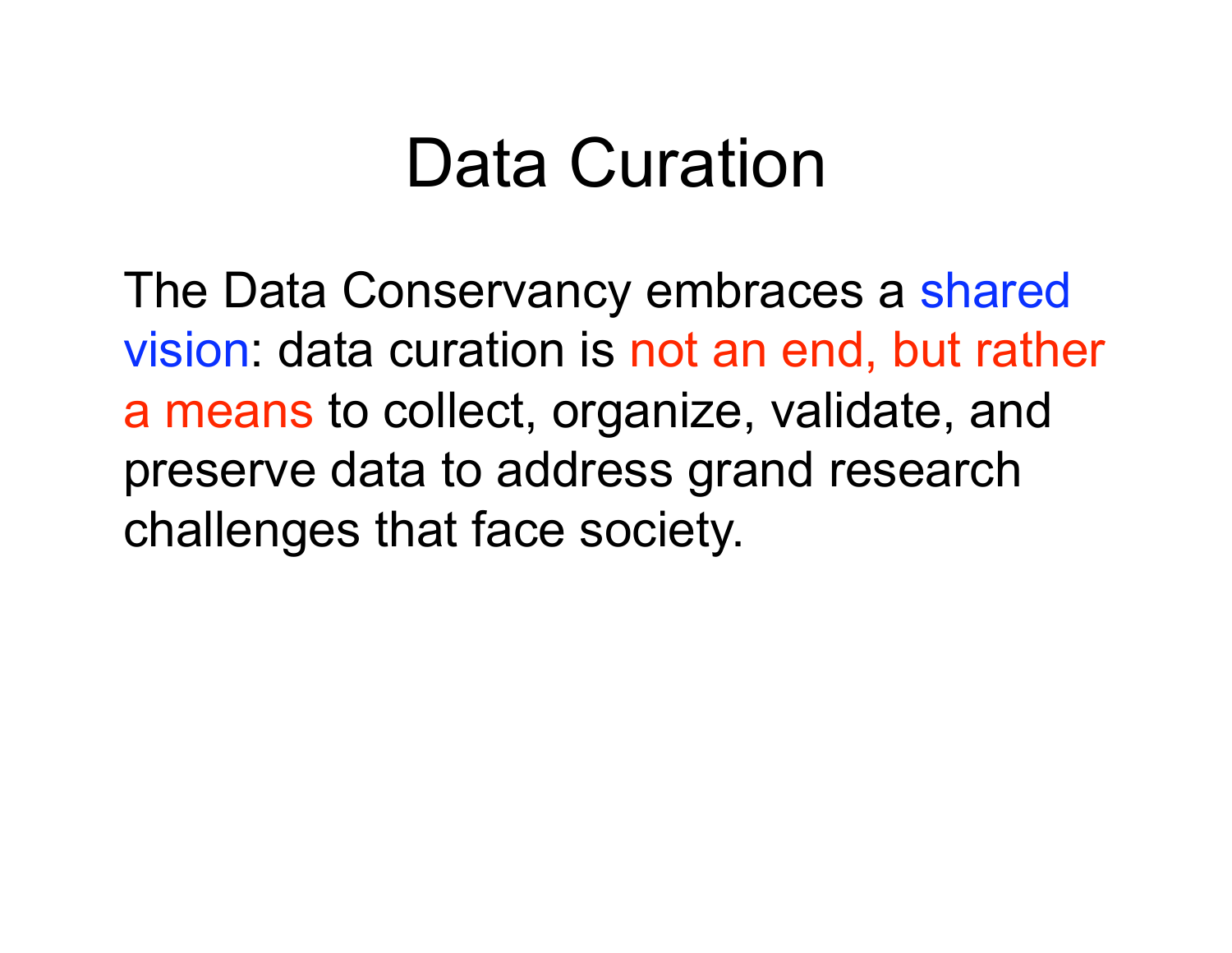## Goal

The overarching goal of DC is to support new forms of inquiry and learning to meet these challenges through the creation, implementation, and sustained management of an integrated and comprehensive data curation strategy.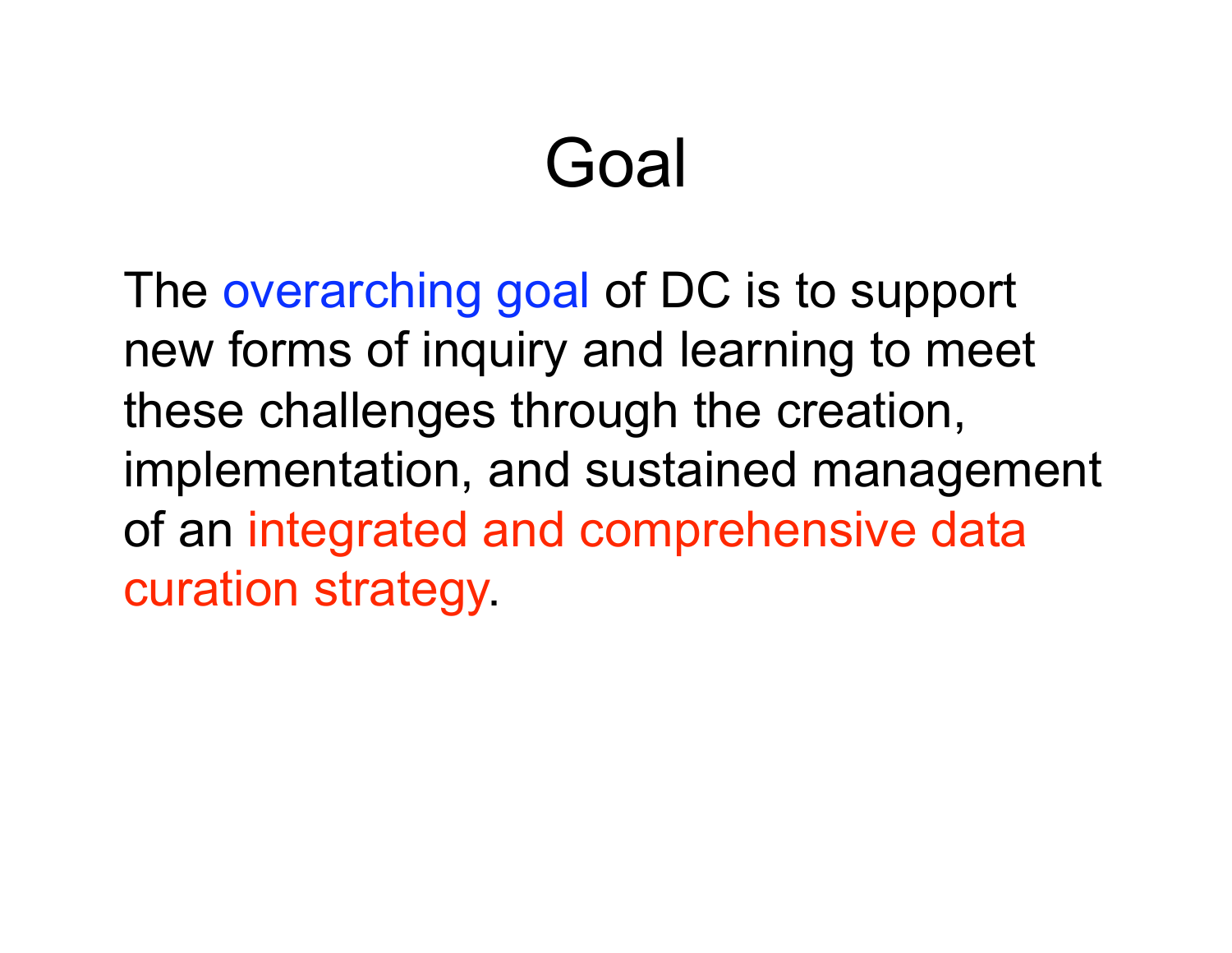#### **Understanding Infrastructure: Dynamics, Tensions, and Design**



Report of a Workshop on "History & Theory of Infrastructure: Lessons for New Scientific Cyberinfrastructures"

> Paul N. Edwards Steven J. Jackson Geoffrey C. Bowker Cory P. Knobel

January 2007



NSF Grant 0630263 - Human and Social Dynamics - Computer and Information Science and Engineering - Office of Cyberinfrastructure

…not a rigid road map but principles of navigation. There is no one way to design cyberinfrastructure, but there are tools we can teach the designers to help them appreciate the true size of the solution space – which is often much larger than they may think, if they are tied into technical fixes for all problems.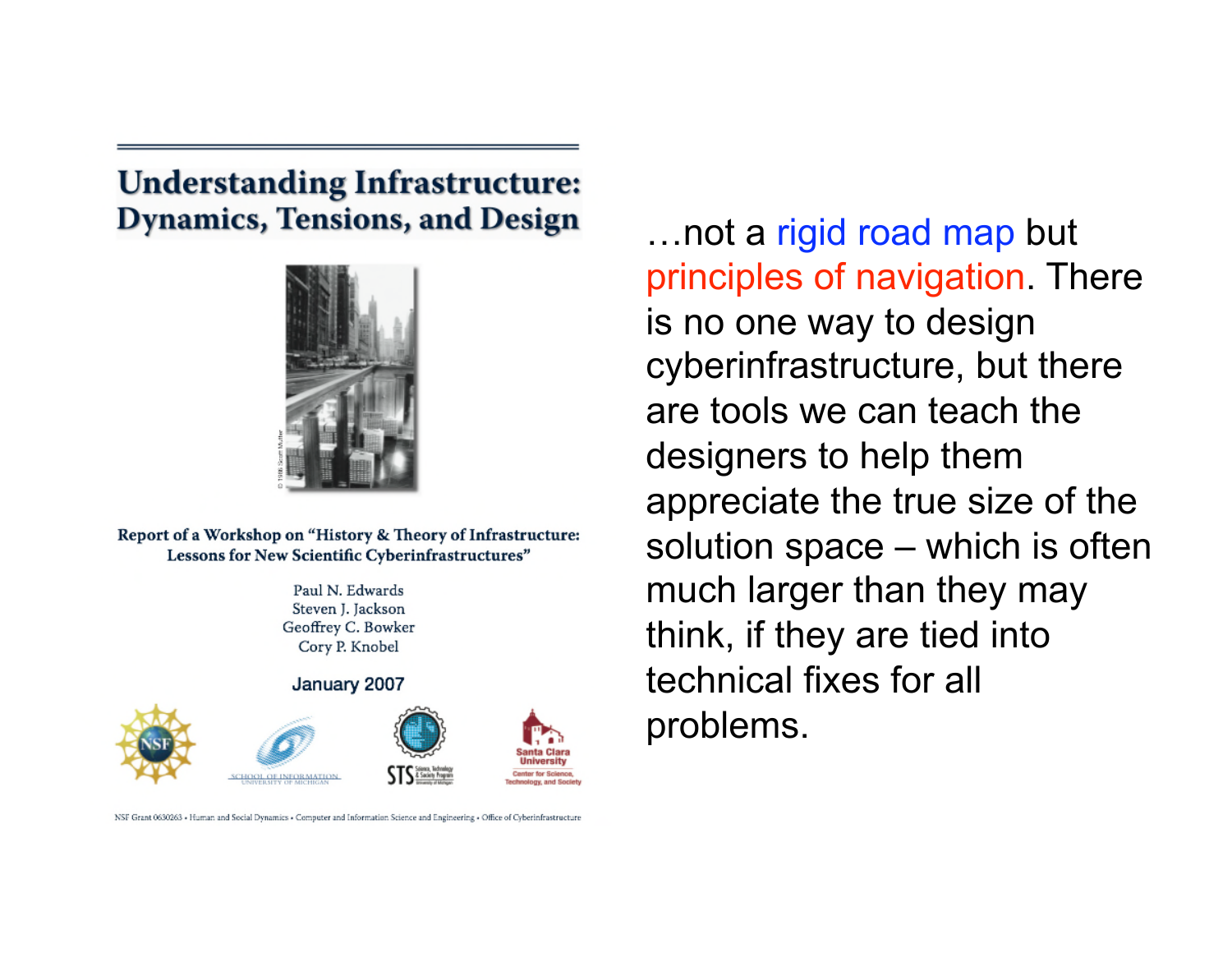## **Principles**

Our strategy focuses on connection of systems into infrastructure through a program informed by user-centered design and research, sustained through a portfolio of funding streams, and managed through a shared, coordinated governance structure.

Build on existing exemplar scientific projects, communities and virtual organizations that have deep engagement with citizen scientists and extensive experience with large-scale, distributed system development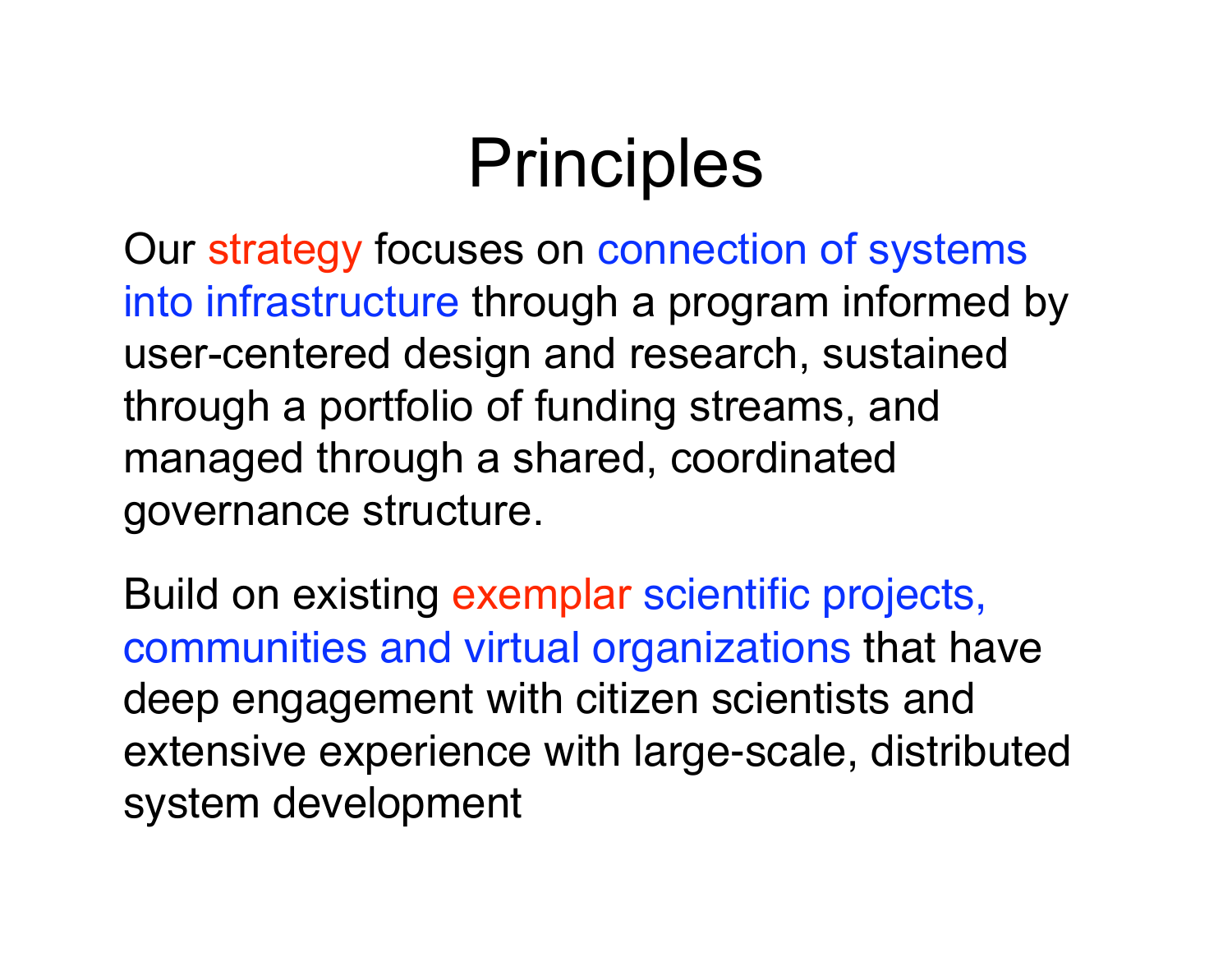## Partner institutions

- Johns Hopkins University (Lead institution)
- Cornell University
- Encyclopedia of Life (Marine Biological Laboratory)
- Fedora Commons
- National Center for Atmospheric Research
- National Snow and Ice Data Center
- Portico
- Tessella, Inc.
- University of California Los Angeles
- University of Illinois at Urbana-Champaign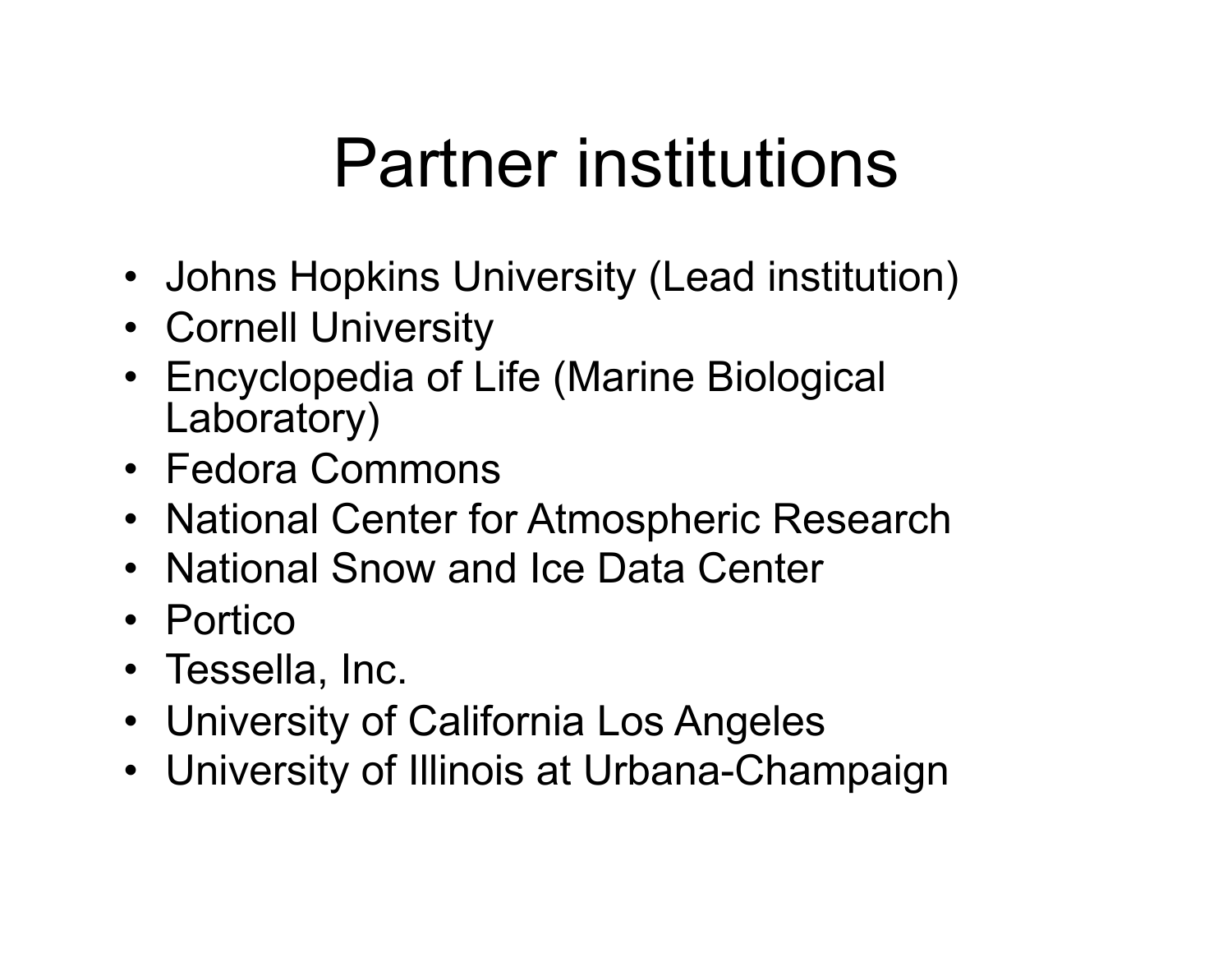## Unfunded partner institutions

- Australian National Data Service
- Australian National University
- British Library
- Digital Curation Centre
- Microsoft Research
- Monash University
- Nature Publishing Group
- Optical Society of America
- Sakai Foundation
- Space Telescope Science Institute
- SPARC
- University of Queensland, Australia
- Zoom Intelligence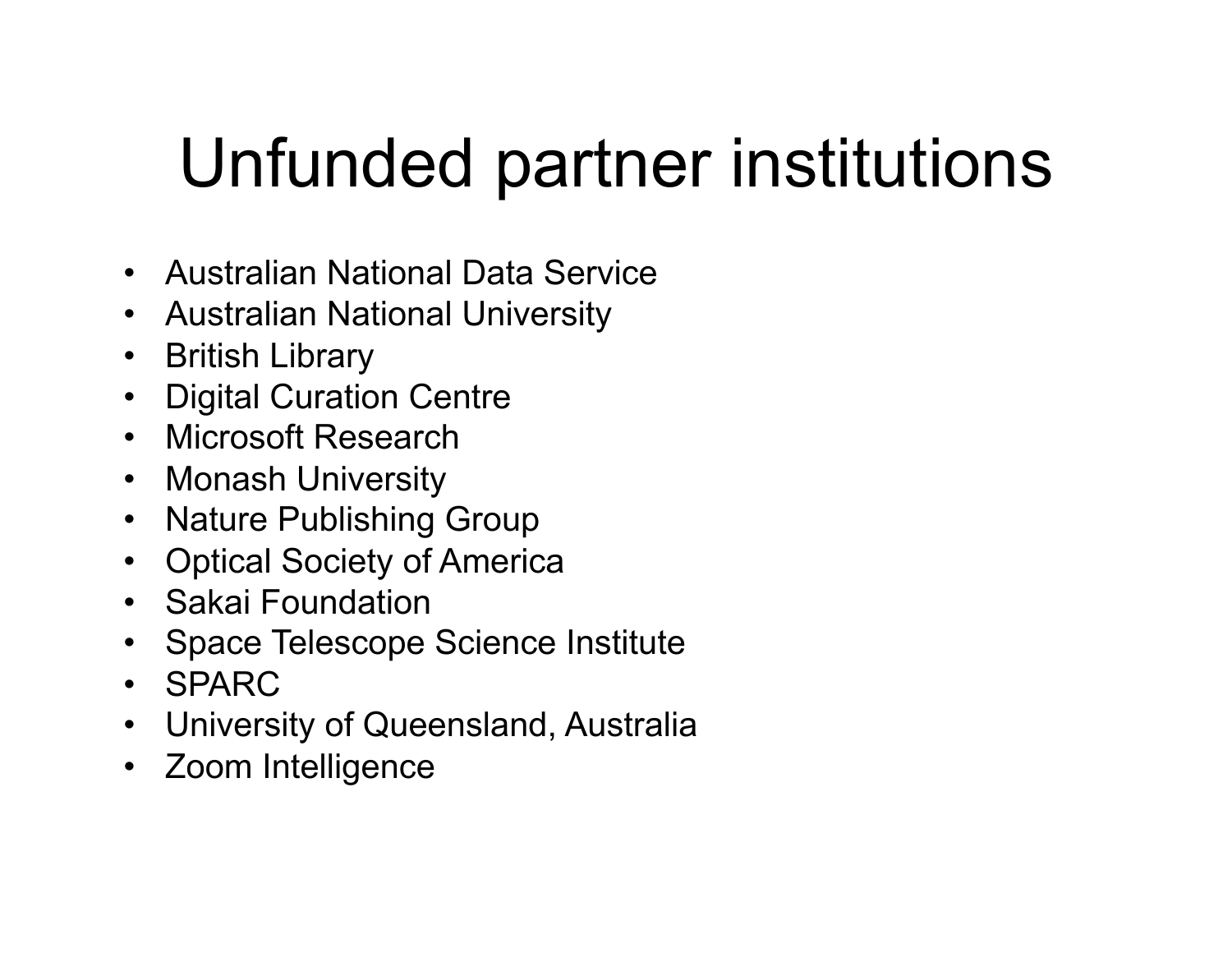## **Objectives**

- Infrastructure research and development – Technical requirements
- Information science and computer science research
	- Scientific or user requirements
- Broader impacts
	- Educational requirements
- Sustainability
	- Business requirements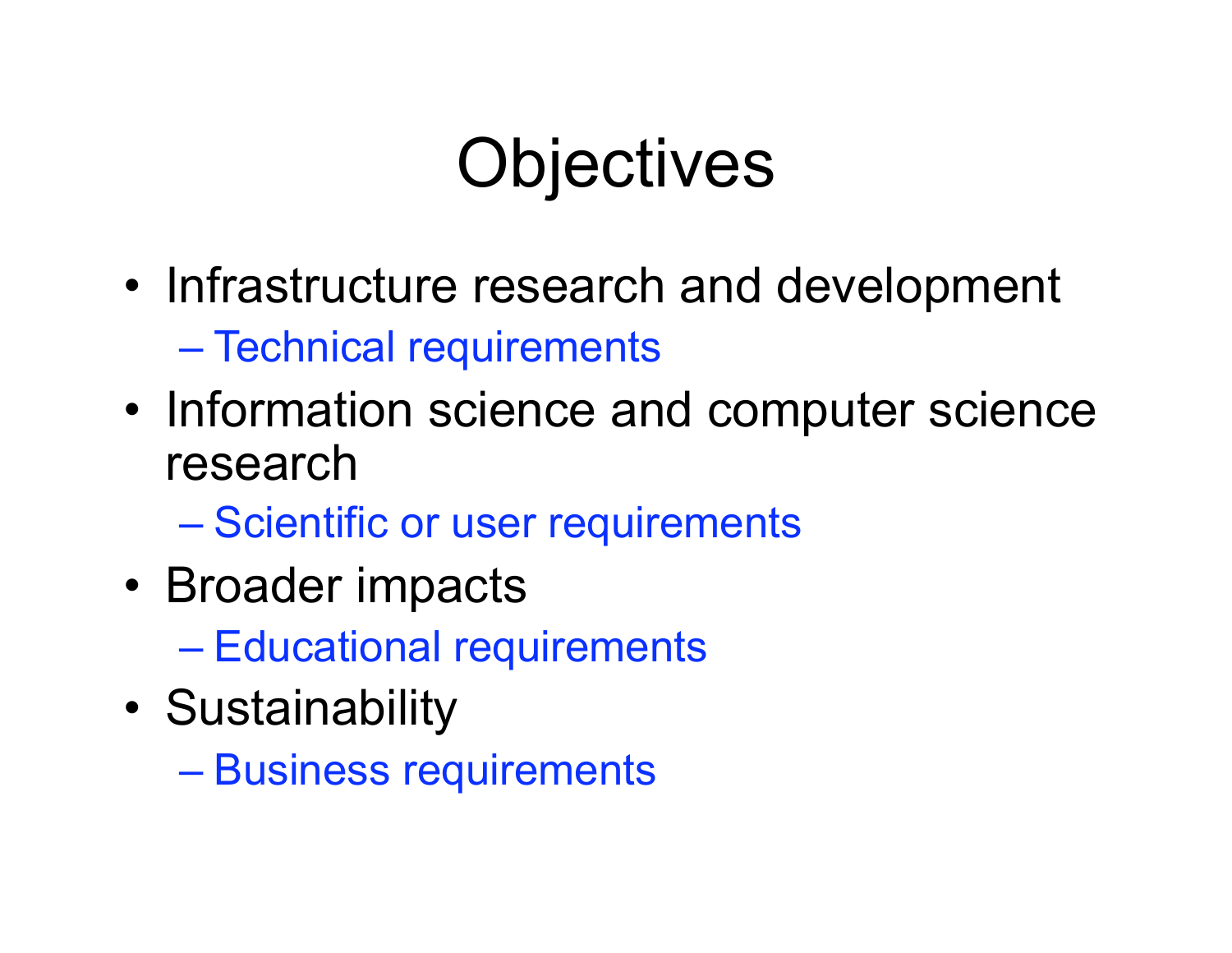#### Technical Architecture

- Well-defined interfaces
- Emphasis on modularity and interchangeability
- Reference implementation using Fedora, but other implementations desirable
- Storage layer features
	- •Access to data stored / preserved elsewhere
	- Interface to third-party storage services

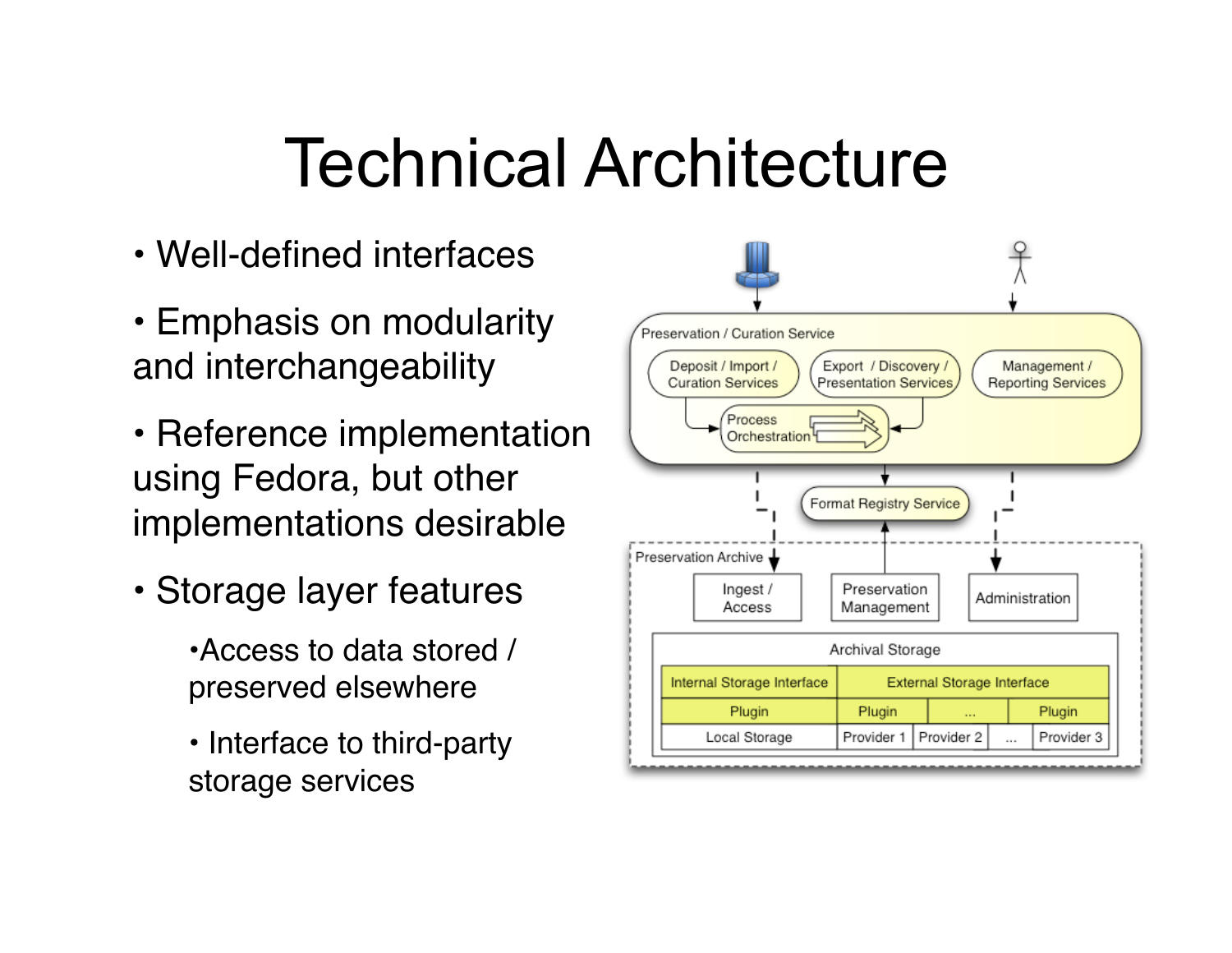#### Data Framework

- Start with a common conceptualization that applies across scientific domains
- Exploit semantic technologies
- Leverage existing work
- Prototype the framework in target communities
	- Iteratively refine, learn from experience
	- Demonstrate success, measured in terms of new science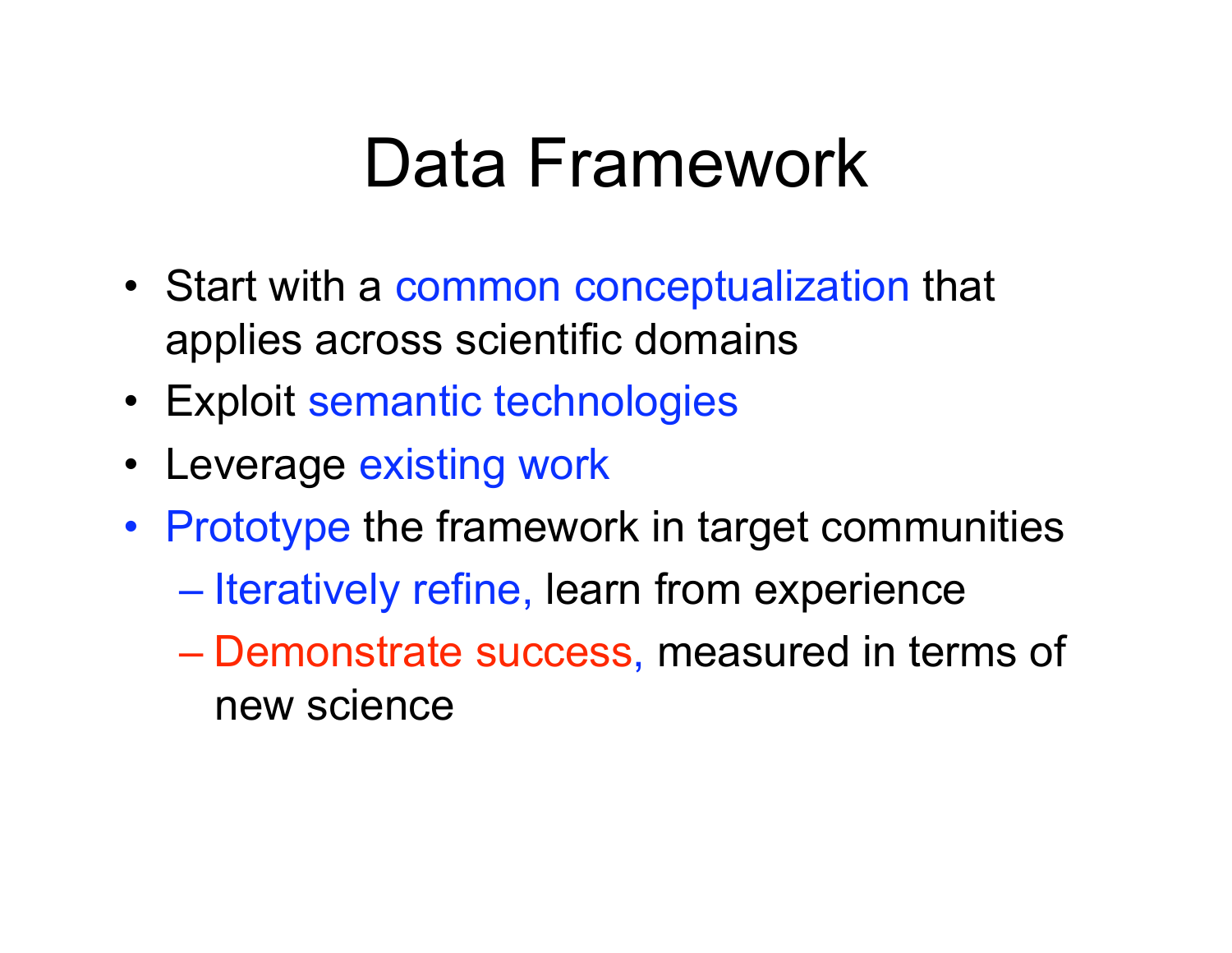#### Common Conceptualization

Observations are the foundation of all scientific studies, and are the closest approximation to facts.

> Wiens, J. A. (1992). Cambridge studies in ecology: The ecology of bird communities. *Foundations and Patterns*, 1; *Processes and Variations*, 2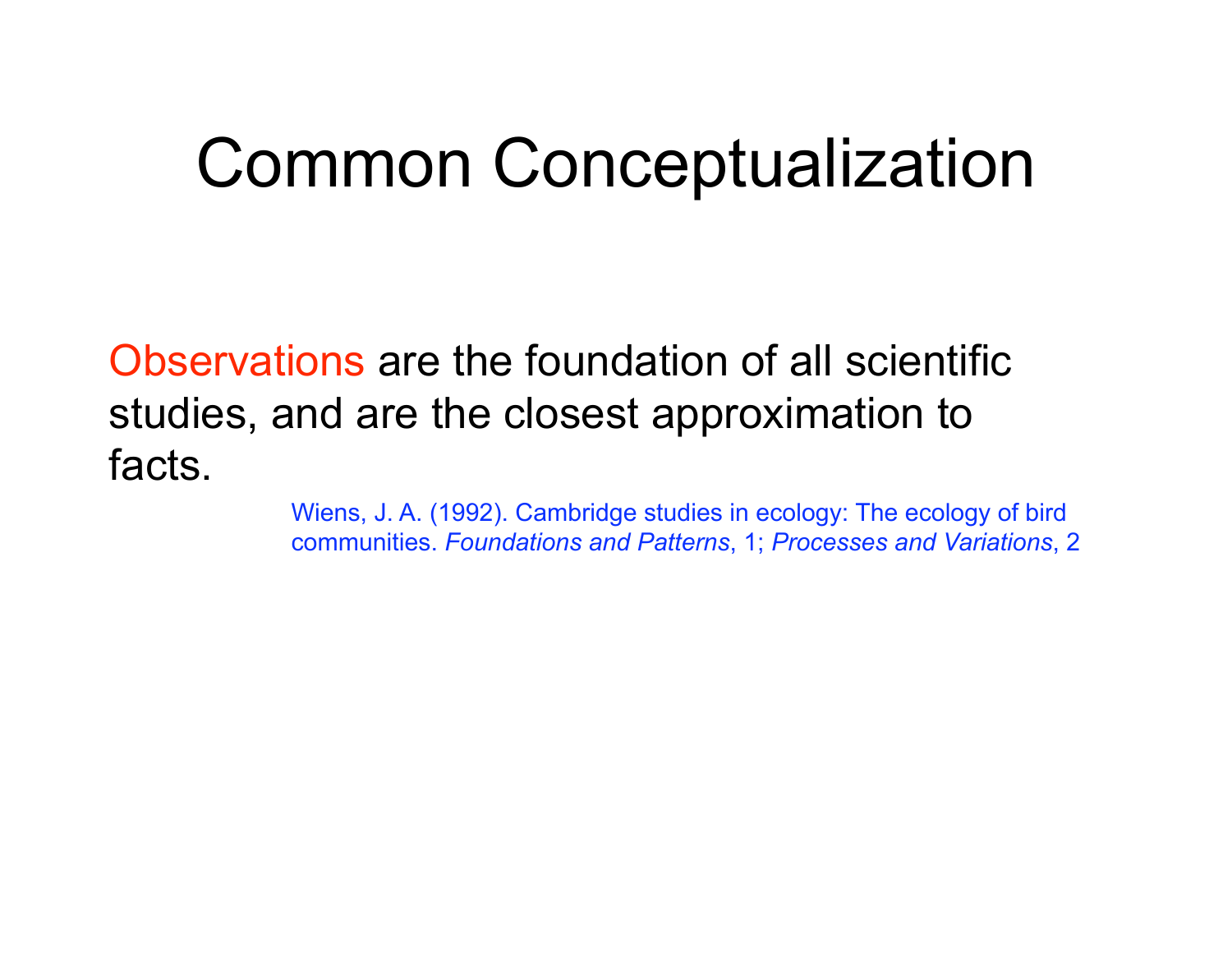#### Data Model using OAI-ORE

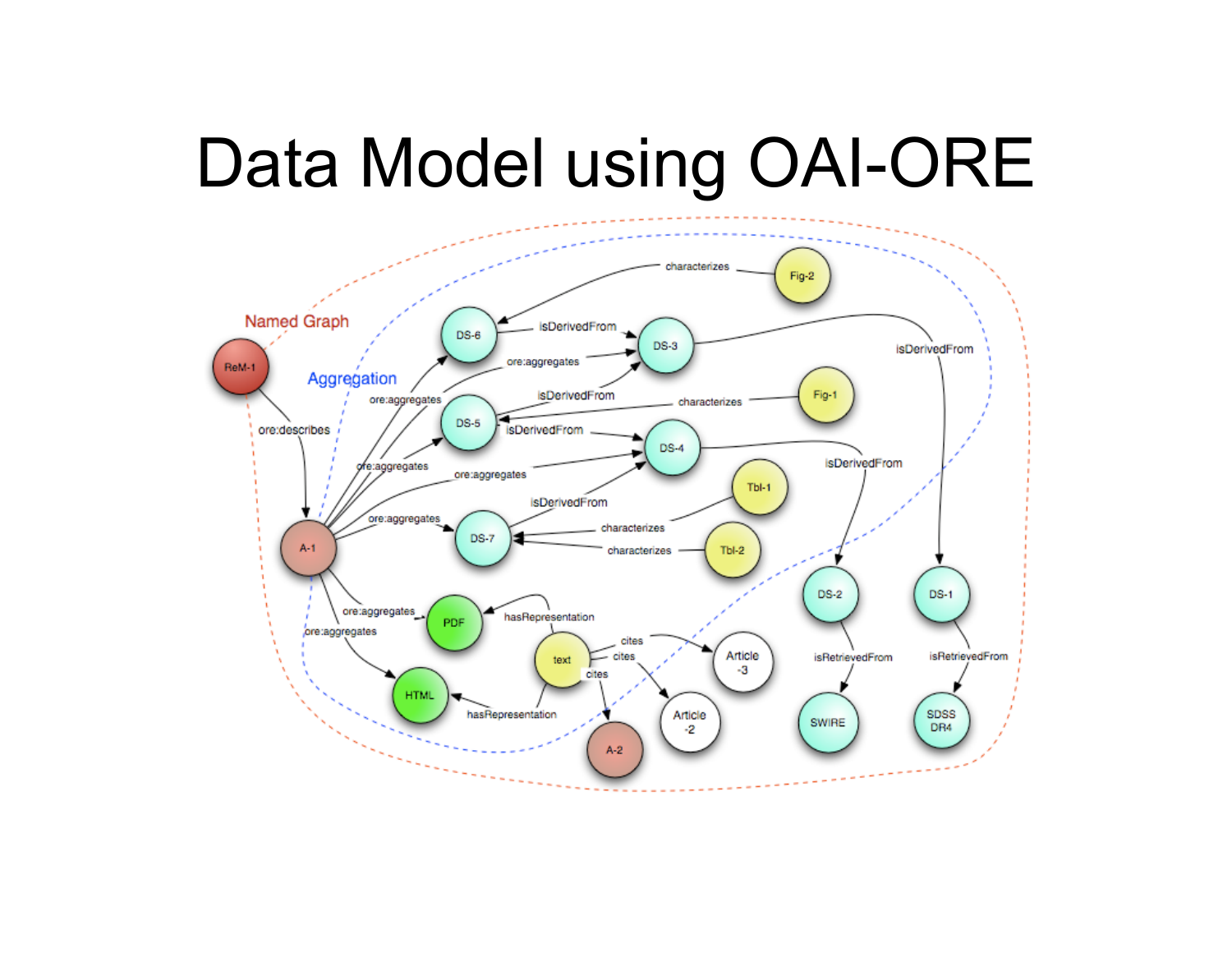# Domain coverage/methods

- Multi-site user research methods are a blend of:
	- Case study & domain comparisons
	- Depth & breadth
	- Local & global

|             | <b>Astronomy</b>                                                                                              | <b>Biodiversity</b>                                                                                                                   | <b>Earth Science</b> | <b>Social</b><br><b>Science</b> |             |
|-------------|---------------------------------------------------------------------------------------------------------------|---------------------------------------------------------------------------------------------------------------------------------------|----------------------|---------------------------------|-------------|
| <b>UCAR</b> | Task-based design and usability testing $\Rightarrow$ Use cases, data requirements,<br>system recommendations |                                                                                                                                       |                      |                                 | <b>UCAR</b> |
| <b>UCLA</b> | Ethnography, virtual<br>ethnography, oral<br>histories $\Rightarrow$ Use<br>cases, data<br>requirements       | Interviews, Surveys, Worksheets, Content analysis<br>$\Rightarrow$ Curation requirements, taxonomy, metadata/<br>provenance framework |                      | <b>UIUC</b>                     |             |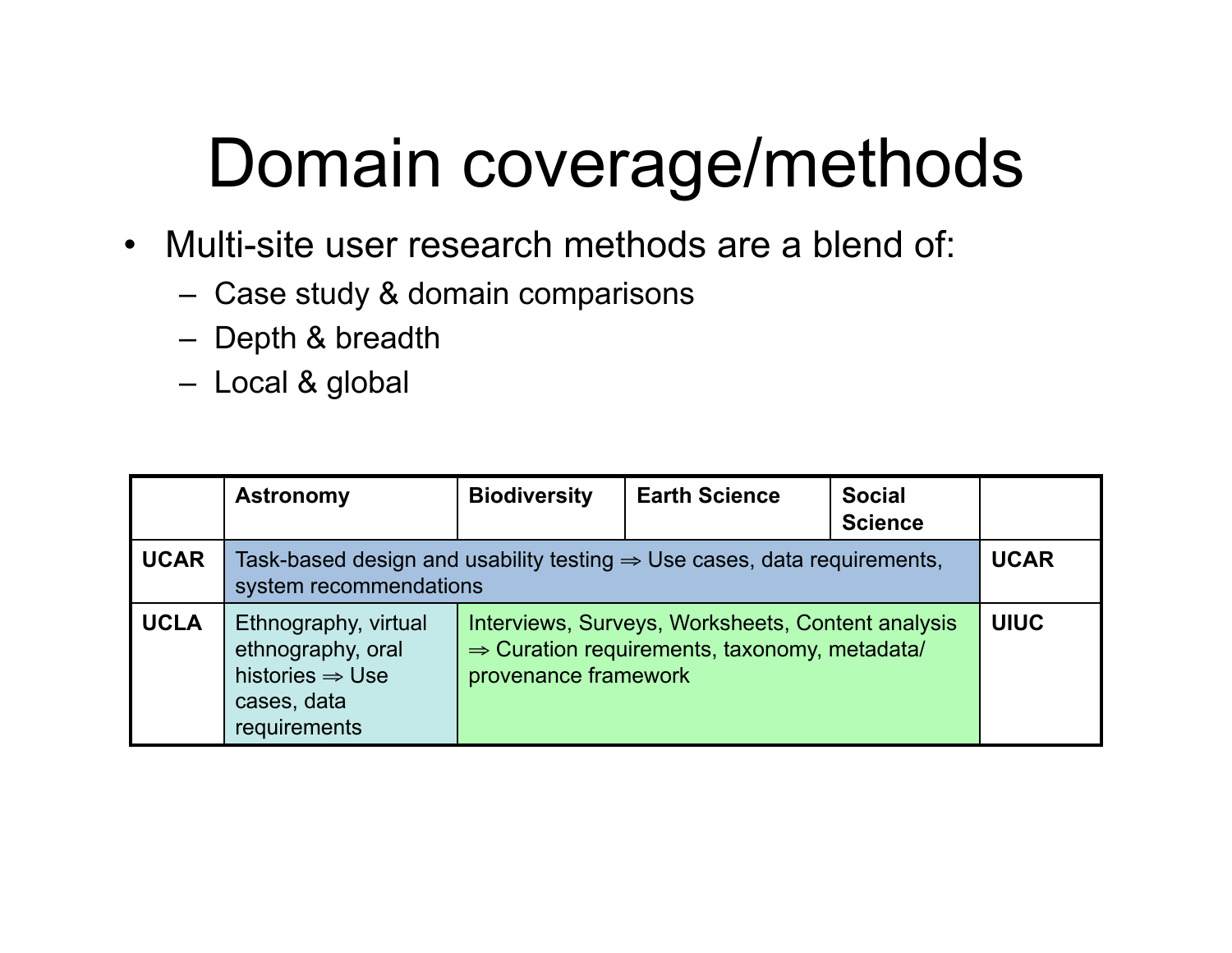### Design Flow

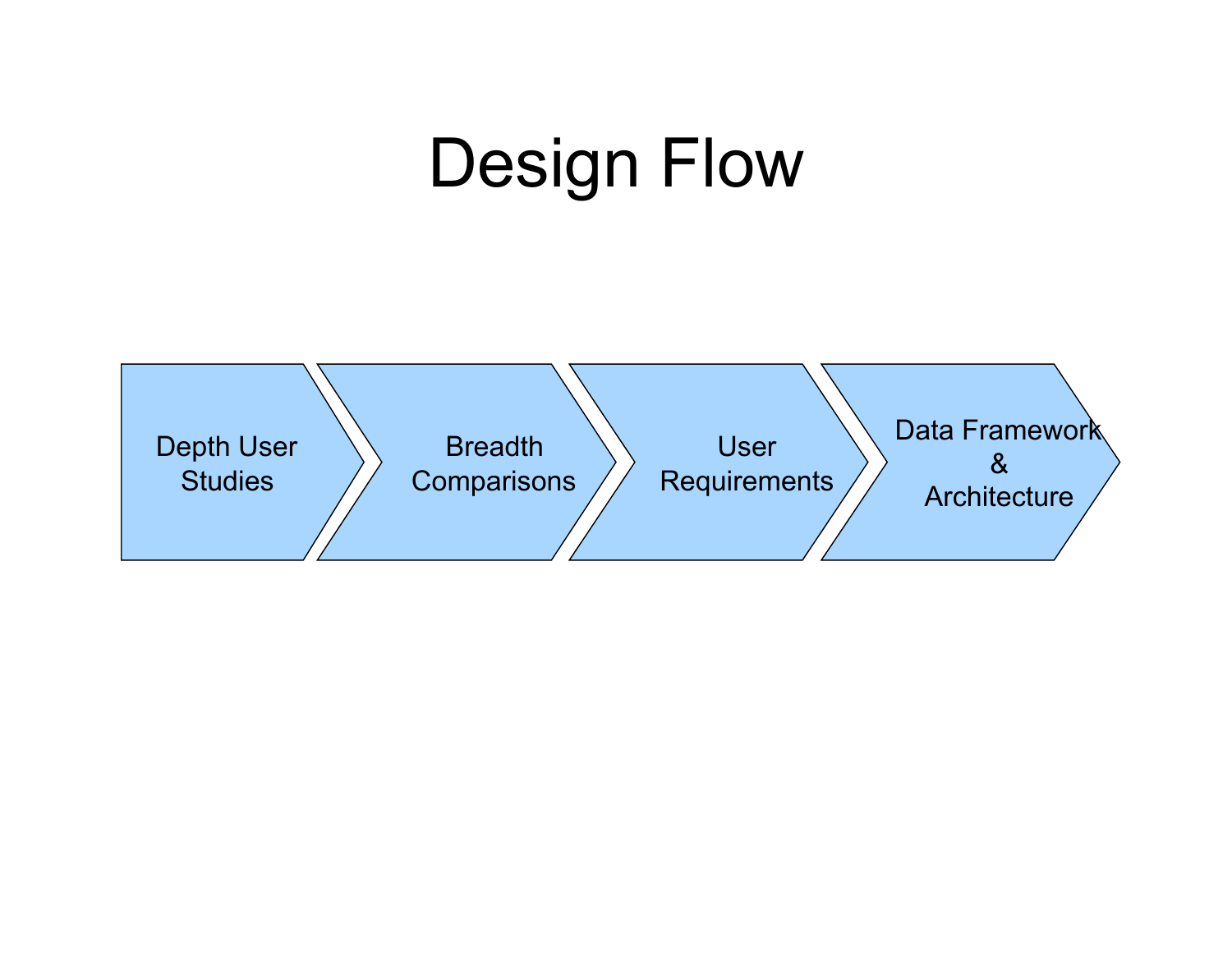#### Information science research

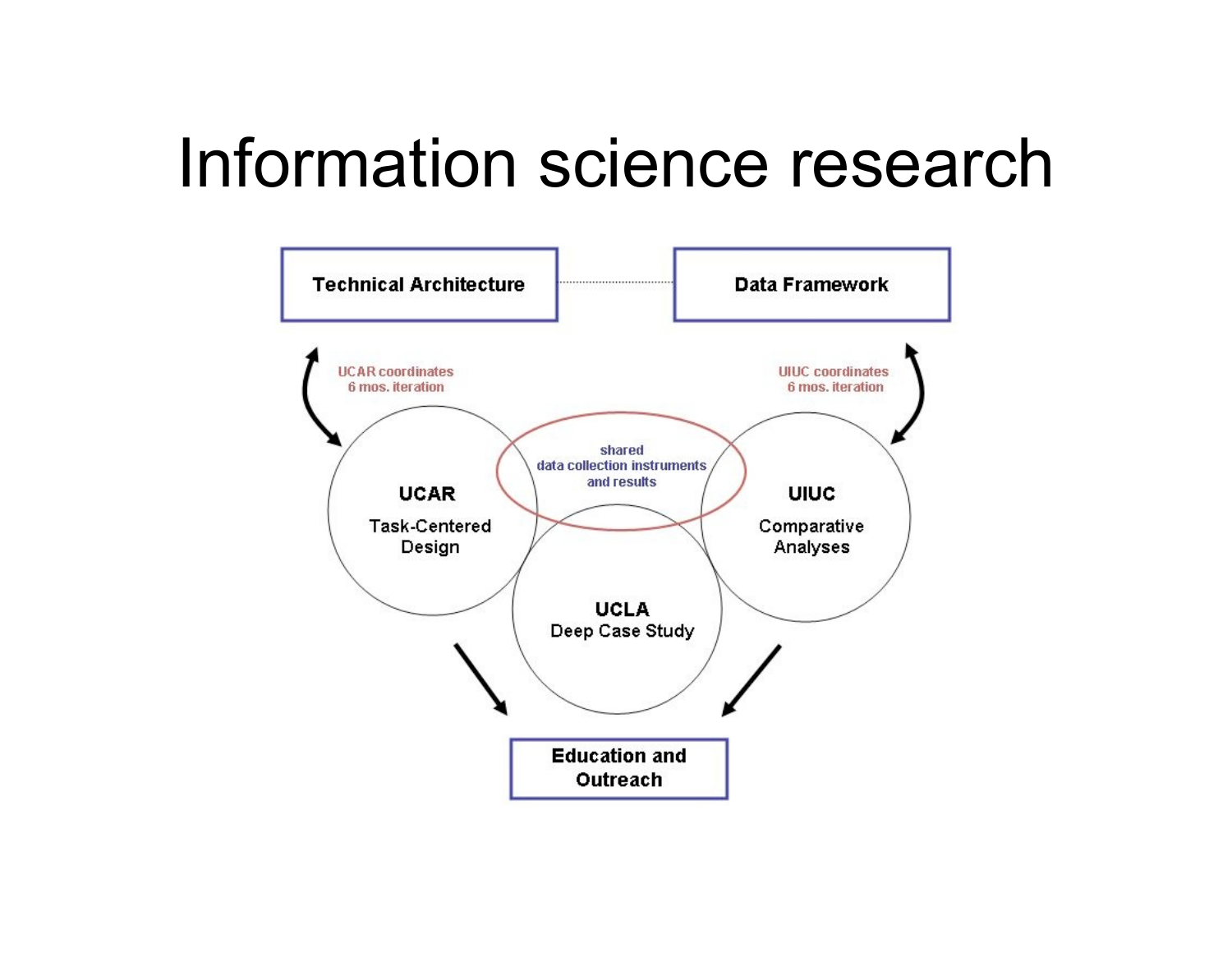## **Sustainability**

- Diversified portfolio of funding and perspectives
- Align with existing institutional priorities
- Leverage partners' sustainability mechanisms
- Focus on economies of scale and economies of scope
- Consider business requirements as equal to other requirements from inception of activity
- Incorporate findings from Blue Ribbon Task Force on Sustainable Digital Preservation and Access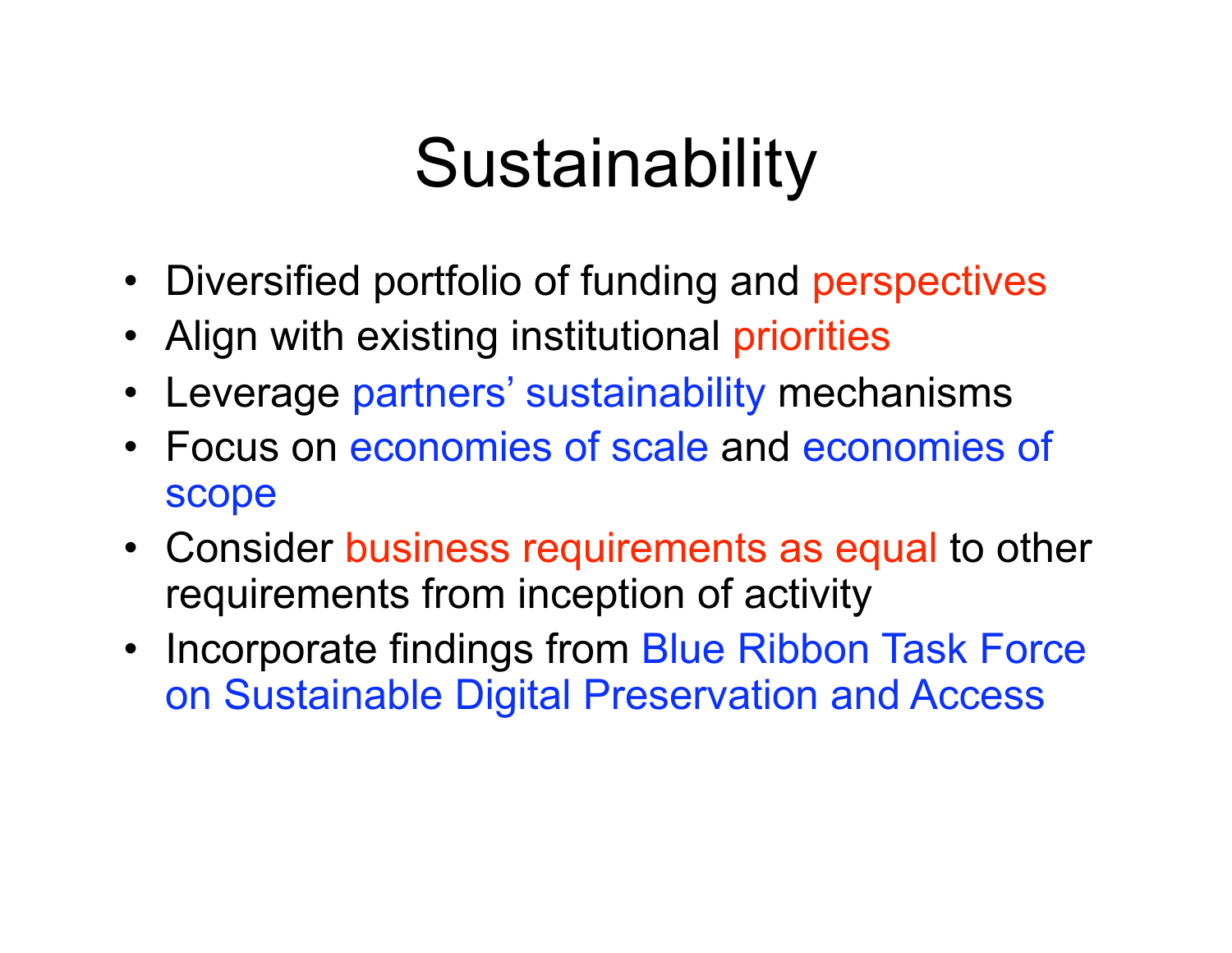## Implications for Libraries

- Libraries as part of a distributed network
- Data as collections
- Data as services
- Librarians as data scientists
- "Data centers are the new library stacks" -- Winston Tabb (JHU Dean of Libraries)